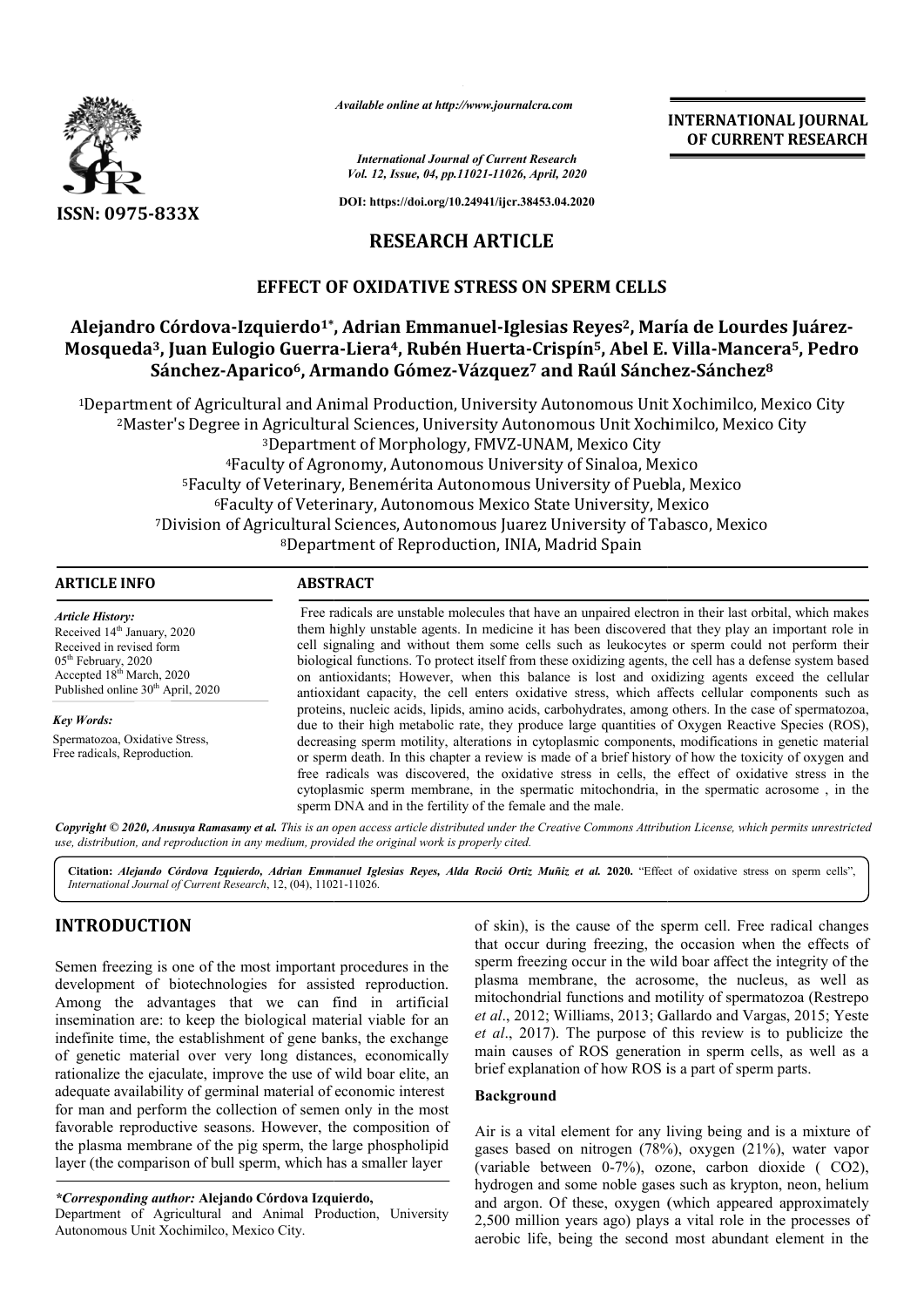atmosphere (Villa and Ceballos, 2007; Sánchez *et al*., 2011; Mayorga *et al*., 2015). Antonio Lavoisier in the eighteenth century gives the name to "oxygen" which means "generator of acids", because despite having a therapeutic use, it was already known that it was a toxic substance, due to its great oxidizing power. In 1774 the toxic effects of the gas are demonstrated, 6 years later (1780) experiments are made of the use of oxygen in newborns; for 1878, the toxic effect of oxygen in the brain is documented by Paul Bert, manifested by the presence of convulsive crises to more than three atmospheres and in 1899, when trying to replicate the effect Bert, J. Lorrain Smith, reports fatal pneumonia in rats exposed to 73% oxygen for four days. In 1940, it is reported that babies with periodic breathing pattern improved with the use of oxygen to 70%, beginning the routine use of oxygen in premature babies. Between 1951 and 1956, it is demonstrated that oxygen was safe when it occurred in concentrations lower than 40%. Harman in 1954, stated that the life expectancy increases decreasing the degree of oxidative phenomena. Thus, throughout history, it has been described that the toxicity of O2 is higher the higher the metabolic rate of the species considered (Martínez, 2005; Sánchez *et al*., 2011).

In veterinary and human medicine have been discovered more and more agents that cause diseases in the body, some of them derived from metabolic processes of oxygen, among which are the production of energy, detoxification of harmful compounds and defense against pathogens; among which are free radicals (RL), which are highly reactive oxidation agents, which act as short-lived chemical intermediates on lipids, amino acids, carbohydrates and nucleic acids (Villa and Ceballos, 2007; Mayorga *et al*., 2015 ). The RL can be divided into: i) Reactive Oxygen Species (ROS), which are highly reactive molecules that constantly attack organisms through oxidation-reduction reactions, within this group are molecular oxygen (O2), superoxide anion (O21) hydrogen peroxide (H2O2), hydroperoxyl (HO2) and hydroxyl radical (OH); ii) the transition metals, which have unpaired electrons, and can exist as RL; and, iii) Reactive Nitrogen Species (ERN), which are capable of generating oxidative damage and cell death, within this group are nitric oxide (NO), peroxynitrite anion (ONOO-) and nitric dioxide (NO2). (Quintanar and Calderón, 2009, Berzosa, 2011, García *et al*., 2012).

The RL must be attenuated by different antioxidant defense systems, which involve enzymes and molecules; antioxidants are divided into enzymatic, also called endogenous production, is the first line of defense against the production of RL and are proteins with antioxidant capacity that are not consumed when reacting with the RL, among the most important of this group are catalase, superoxide dismutase and glutathione peroxidase; and the non-enzymatic ones that come mainly from the diet and are small liposoluble molecules, which unlike the enzymatic, are consumed during their antioxidant action, so they must be replaced, among the most important in this group are vitamins E, C, beta carotenes, retinol, uric acid, pyruvate, albumin, carnitine, taurine, hypotaurine, transferrin, ceruloplasmin, polyphenoids, flavonoids and trace elements (Villa, 2009, Gašparovic *et al*., 2010, Flores *et al*., 2011, Villalba, 2014; Gumbao, 2015). These antioxidant defense systems are linked in a cellular buffer system, where they add up and collaborate with each other, to deal with any oxidative aggression in cells, for example, non-enzymatic antioxidants can have synergistic effects in combination with enzymatic antioxidants , regenerating enzymatic antioxidants through the

donation of hydrogen, neutralizing molecular oxygen and catalyzing the synthesis or regeneration of non-enzymatic antioxidants (Quintanar and Calderón, 2009, Pisoschi and Pop, 2015). When there is an imbalance and the amount of RL exceeds the balance between oxidant production and antioxidant capacity, a phenomenon known as oxidative stress (EO) is generated, which has negative consequences on multiple cellular processes ((Flores *et al*., 2011; Zepeda y Farías, 2013; Cota, 2014; Mayorga *et al*., 2015).

**Effect of oxidative stress on cell**s: Due to aerobic conditions, cells maintain a high concentration of oxidant products in their metabolism, such as RL, which are generated as a result of cellular metabolism and in cellular physiological metabolism and in cellular physiological concentrations are related to cell signaling processes or to fulfill their functions biological, including leukocytes that are recruited to the sites of infection by chemotactic factors and are able to eliminate microorganisms through phagocytosis, exposing them to high concentrations of ROS (superoxide and hydrogen peroxide) and other microbicidal products contained in cell granules; However, when EO exists, ROS can mainly affect cellular components such as proteins, nucleic acids, sugars and lipids (Quintanar and Calderón, 2009, Zepeda and Farías, 2013, Mayorga *et al*., 2015). Most of the main diseases that cause the death of animals and people or deteriorate their quality of life, are caused by the RL. Each cell of the body suffers about 10,000 impacts of free radicals per day, for this reason the EO has been the target of intense research in recent years, mainly in the implications on how mitochondria produce ROS, since they are of vital importance to understand their relationship with the pathogenesis of several chronic diseases such as cancer, osteoporosis, Alzheimer's, type 2 diabetes, neurodegenerative diseases and cardiovascular diseases such as heart failure (Zapata *et al*., 2007, Costa *et al*., 2012, Mayorga *et al*., 2015).

The spermatozoon was the first cell type in which the presence of ROS could be identified, because until a few years ago, ROS were considered toxic elements for sperm, however, the RL is currently known (mainly O2). -) in low concentrations in semen, play a fundamental role in their biological functions during sperm capacitation, sperm maturation, tyrosine phosphorylation, intergame interaction and the acrosomal reaction that occurs for fertilization of the oocyte; these phenomena are controlled by the mechanism of defense of enzymatic and non-enzymatic antioxidants, that when this balance is broken between the RL and the antioxidant defense system, damages are induced in the nucleic acids, proteins and lipids present in the membrane of the sperm, causing loss of mobility, decrease in viability and alterations in the intermediate piece, which finally produce a decrease in seminal quality or sperm death (Flores *et al*., 2011; Rodríguez *et al*., 2011; Villa *et al*. ., 2012, Santiani, 2013, Williams, 2013, Zhong and Zhou, 2013, Orozco *et al*., 2014, Dominguez *et al*., 2015, Gumbao, 2015, Mayorga *et al*., 2015, Paparella *et al*., 2015; Álvarez *et al*., 2017). A clear example of this is nitric oxide (NO), which has an important function in the sperm pathophysiology, since in low concentrations it favors the processes of sperm capacitation, the acrosomal reaction and the union to the zona pelucida; however, in high concentrations it leads to the formation of peroxynitrites, which alters sperm motility (Pérez, 2012). It has been observed that in the ejaculate, the main sources of ROS are leukocytes and abnormal sperm cells; although it has been proposed that there are other possibilities on the generation of intracellular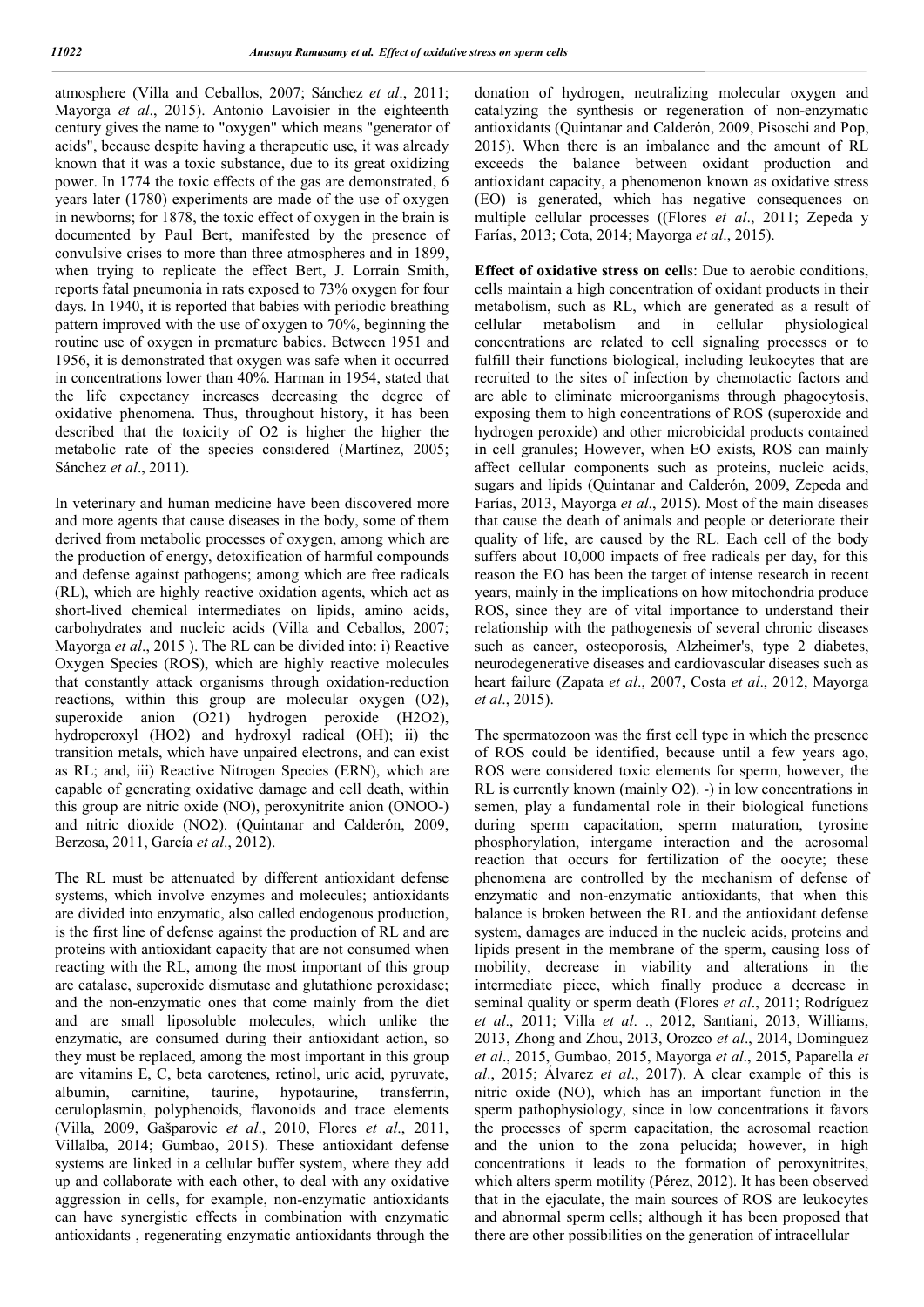

**Figure 1. Lesions resulting from the freezing of pig semen (Modified from Yeste**  *et al*

ROS in the spermatozoon, such as the leakage of electrons from the mitochondrial transport chain, NADPH oxidase as a possible source of ROS and the generation of RL by means of nitric oxide in the post-acrosomal and equatorial regions, which can generate a change in the basal state of the oxidizing agents and induce changes in sperm activity (Mayorga *et al*., 2015)

**Effect of oxidative stress on the cytoplasmic sperm membrane:** The spermatic membrane is asymmetric in its structure and functions. It is formed by an association of phospholipids, plasmamalgens and sphingomyelins in dynamic equilibrium with membrane proteins making it an easy target of oxidizing agents. Cholesterol and phospholipids are important in maintaining the structural integrity of membrane systems. In particular, the plasma membrane of the sperm possesses a large quantity of polyunsaturated fatty acids (PUFA), which are necessary for the acrosome reaction and the interaction with the oocyte membrane. On the other hand, the high content of polyunsaturated fatty acids in the plasma membranes of sperm makes them very susceptible to lipoperoxidation (LP), making it highly vulnerable to oxidative stress (Flores *et al*., 2011, Villa *et al*., 2012; Mayorga *et al*., 2015; Paparella *et al*., 2015). The low concentrations of antioxidant enzymes (catalases, dismutases, peroxidases and glutathione reductase) in the plasma membrane also convert sperm into cells susceptible to the attack of the RL (particularly the attack of hydroxyl radical OH and hydroperoxyl (HO2)), on all in the post-acrosomal region, causing alterations in its permeability (since ROS induces LP of the phospholipids of the membrane, which causes the appearance of "orifices"), affecting the Na + and Ca2 + pumps, causing these to enter cations into the sperm, altering the osmolarity, which causes the formation of few soluble calcium phosphates, depletion of ATP and activation by means of Ca2 + of proteolytic and phosphoglucolytic enzymes. It also damages the enzymes lactate dehydrogenase, pyruvate kinase, glyceraldehyde 3 phosphate dehydrogenase, ATPase; generating loss or reduction in mobility, protein and lipid damage, alterations in deoxyribonucleic acid (DNA), anomalies in its morphology, fertility problems and cell death to cells susceptible to the attack of the RL<br>
dy the attack of hydroxyl radical OH and<br>
xyl (HO2)), on all in the post-acrosomal region,<br>
terations in its permeability (since ROS induces LP<br>
nospholipids of the membrane, w (Pulgar, 2009, Quintanar and Calderón, 2009, Villa (Pulgar, 2009, Quintanar *et al*., 2009, Flores *et al*., 2011, Orozco *et al*., 2014, Thongrueang, Paparella *et al*., 2015, *et al*., 2017).

**Effect of oxidative stress on sperm mitochondria: of** Mitochondria are considered one of the main cellular sources of ROS, which are responsible for regulating physiological processes such as transduction of intracellular signals, the response to oxidative stress, embryonic development, cell proliferation and adhesion, gene expression, and apoptosis (Mayorga *et al*., 2015). In the sperm mitochondria provide the highest amount of ATP, through glycolysis and oxidative phosphorylation, contributing to the formation of RL during these processes (Ramón, 2014, Flores and Vilanova, 2015, Mayorga *et al*., 2015). However, when there is disruption of the mitochondrial respiratory chain (during freezing), these are responsible for the formation and release of ROS. This interruption causes oxygen to undergo complete reductions producing, instead of water molecules, intermediate molecules such as superoxide anion, hydroxyl radical and hydrogen peroxide, triggering a phenomenon similar to apoptosis, responsible for both the death of sperm as well as the sublethal damages that decrease the half-life and fertilizing capacity of the cells (Figure 1) (Ortega, 2011). The freezing of semen also exerts an important damage in the mitochondria, since it has been demonstrated that the EO induces damage in the mitochondrial DNA, observing that the mutation spectrum of said DNA, in the spermatozoon can be 10 to 100 times greater mitochondrial DNA, observing that the mutation spectrum of said DNA, in the spermatozoon can be 10 to 100 times greater than to nuclear DNA. This can be explained by the crosslinking of DNA proteins that cause RL, exchange of sister linking of DNA proteins that cause RL, exchange of sister chromatids, damage to the structure of deoxyribose-phosphate, oxidation of nitrogenous bases, conversion of bases (the deamination of cytosine into uracil and of the 5deamination of cytosine into uracil and of the 5 methylcytosine in thymidine), ring openings, base release and chain breaking (one or two strands). This leads directly to a decrease in fertility (Quintanar and Calderón, 2009, Gupta et *al.*, 2010, Mayorga *et al.*, 2015, Paparella *et al.*, 2015, Yeste *et al*., 2017). of ROS, which are responsible for regulating physiological processes such as transduction of intracellular signals, the response to oxidative stress, embryonic development, cell proliferation and adhesion, gene expression, these processes (Ramón, 2014, Flores and Vilanova, 2015, Mayorga *et al.*, 2015). However, when there is disruption of the mitochondrial respiratory chain (during freezing), these are responsible for the formation and rele Figure 1) (Ortega, 2011). The freezing of semen also<br>important damage in the mitochondria, since it has<br>nonstrated that the EO induces damage in the tosine in thymidine), ring openings, base release and aking (one or two strands). This leads directly to a in fertility (Quintanar and Calderón, 2009, Gupta *et* om Veste *et al.*, 2017)<br>anar and Calderón, 2009, Villa *et*<br>011, Orozco *et al.*, 2014, Thongrues<br>et al., 2017).<br>et al., 2017).<br>et al., 2017).<br>estimated one of the main cellular soultiding physiolog<br>ensplacition of intra

**Effect of oxidative stress on the spermatic acrosome:** The acrosome is also affected by the action of the RL during the transport of the sperm through the epididymis, mainly by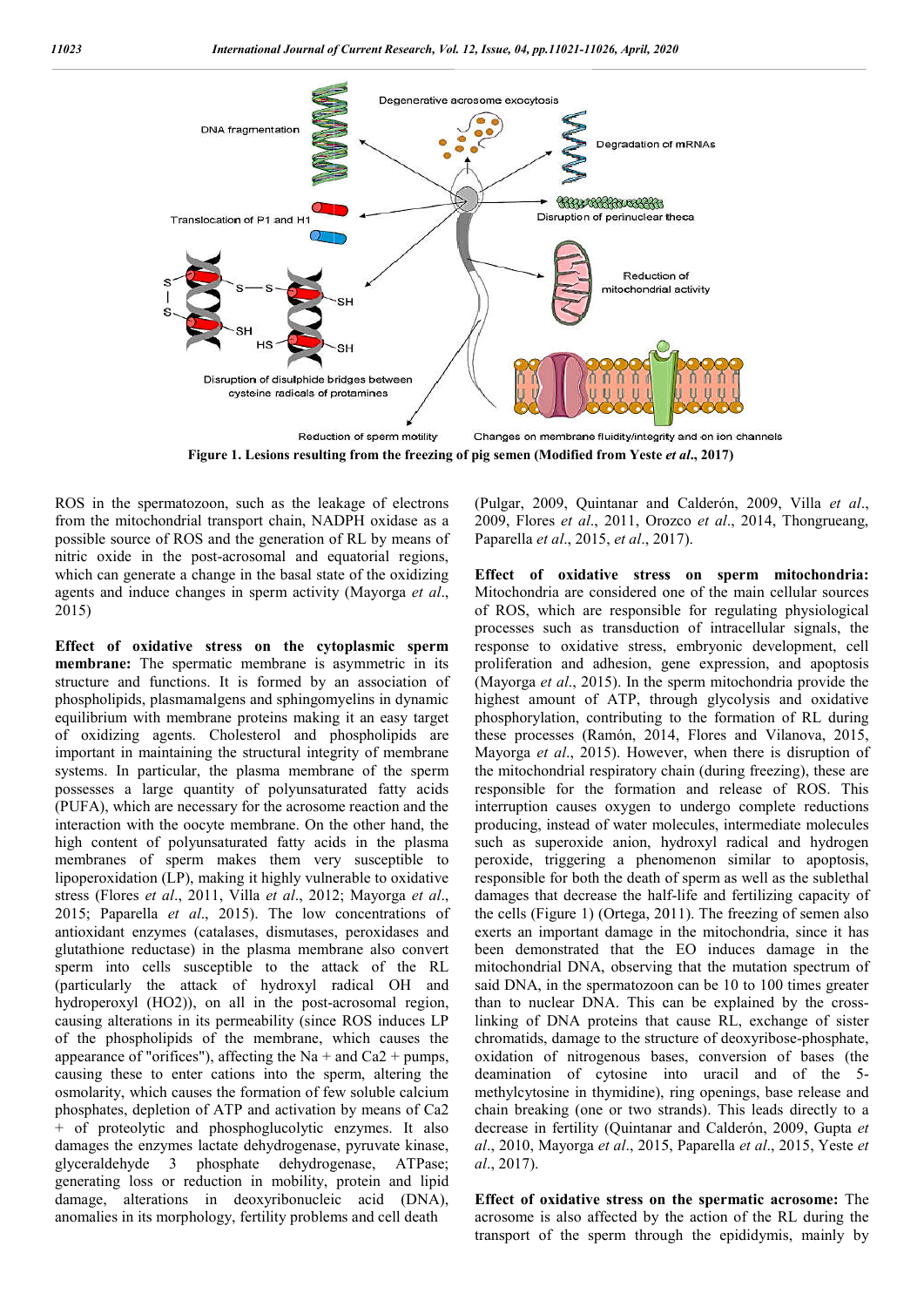hydrogen peroxide, since it inhibits the induction of the acrosomal reaction and damages the integrity of the acrosome, producing a malfunction at the time of fertilization of the oocyte (Córdova, 2010).

**Effect of oxidative stress on sperm DNA:** Much of the DNA damage in the sperm is generated by the EO. The damage that ROS exerts directly on sperm DNA can induce mutations, affecting the paternal genomics of the embryo and can be an indication of male fertility (Villa *et al*., 2012; Paparella *et al*., 2015). To demonstrate this, in studies where sperm were exposed to high concentrations of artificially produced ROS, a significant increase in DNA damage, decreased sperm motility and induction in apoptotic processes could be observed (Mayorga *et al*., 2015) . These damages in the chromatics sperm depends on endogenous factors such as in the testicles or the epididymis (during sperm maturation), and exogenous as DNA peroxidative damage, infections, immunological factors or various chemical agents; These may be related to failures in packaging, nuclear maturity, chromatin fragmentation, aneuploidies or DNA integrity defects (Mayorga *et al*., 2015, Paparella *et al*., 2015)

In any part of the spermatogenesis can be induced a damage to the spermatic DNA, which despite being a multifactorial phenomenon and not being completely delimited, some of the factors that can produce irreversible damage is the generation of ROS, which come from the chain Respiratory, since these oxidative molecules react with the nitrogenous bases and with deoxyribose, causing DNA fragmentation, problems in the compaction and winding of the DNA inside the chromatin, deletions, mutations, translocations, degradation of purine or pyrimidic bases, rupture of chains and crosslinks between proteins and DNA. The magnitude of damage induced by RL during sperm transit through the epididymis depends on the levels of these produced by immature sperm, the presence of epithelial cells or activated leukocytes in the epididymis and the levels of antioxidant enzymes present in the epididymis lumen. (Córdova, 2010, Birben *et al*., 2012, Mayorga *et al*., 2013, Santiani, 2013, Williams, 2013, Orozco *et al*., 2014, Paparella *et al*., 2015, Leyland, 2017, Yeste *et al*., 2017). It is important to note that there are mainly two RL that affects the DNA strand, one of which is the OH radical, which results in the formation of 8-OH-guanine and 8-OH-2 deoxyguanosine at a first stage, attacking the purines as pyrimidines, causing fragmentation of double-stranded DNA; while the second is the radical O21, which generally produces only guanine adducts, especially 8-hydroxyguanine, which affects sperm motility (Quintanar and Calderón, 2009, Mayorga *et al*., 2015, Paparella *et al*., 2015 ; Yeste *et al*., 2017). If a sperm with fragmentation of double-stranded DNA manages to fertilize an oocyte, it is incompatible and may affect the normal development of pregnancy (Paparella *et al*., 2015).

**Effect of oxidative stress on female and male fertility:**  Infertility is defined as the inability of a couple to conceive after a year of sexual intercourse without contraceptive measures (Paparella *et al*., 2015). There are multiple causes of male infertility, which may be congenital or acquired; Of all of them, idiopathic infertility is caused by multiple factors such as endocrine alterations, oxidative stress, genetic or epigenetic alterations (Palma and Vinay, 2014). In particular, the role of EO as one of the main causes of male infertility has been well established, since ROS can affect all cellular components, including the AGP of membranes, proteins and nucleic acids,

causing in males oligozoospermia, prostate carcinoma, cryptorchidism, varicocele, low seminal quality, low motility of spermatozoa, decreased sperm concentration and acceleration in the process of apoptosis of geminous cells (López, 2011; Pérez, 2012; Paparella *et al*., 2015).

In a study conducted by Pérez (2012), it was observed that in asthenozoospermic patients have an overexpression of the enzyme inducible nitric oxide synthetase (iNOS), compared with the normospérmicos, which results in a sperm dysfunction and in the decrease of the Fecundant capacity of sperm. It has also been shown that sperm in individuals whose partners have recurrent early embryonic death, there is a significant increase in aneuploidies, abnormal chromatin condensation, DNA fragmentation, apoptosis and abnormal sperm morphology (Rodríguez *et al*., 2011). It is important to highlight the importance of antioxidants in semen, since it has been observed that the low levels or deficiency of antioxidants in the seminal plasma, leaves the sperm unprotected to the EO (Villa *et al*., 2012). So the use of antioxidants has been proposed as a tool to protect sperm from oxidative damage, it has even been proven that the addition of antioxidants (vitamin C, E or glutathione) at the time of the seminal conservation, produce better results in the seminal evaluation at the time of insemination (Mayorga *et al*., 2015; Cordova *et al*., 2017; Thongrueang *et al*., 2017; Yeste *et al*., 2017). For the case of the female, it has been suggested that ROS can participate in the formation of adhesions associated with endometriosis, decreasing its fertility. There are also alterations of folliculogenesis caused by ROS, which can deteriorate the quality of the oocyte and have been proposed as a cause of subfertility associated with endometriosis. The EO has also been associated with numerous pathologies among which we can mention: mastitis, edema of the udder, higher incidence of diseases in the peripartum period, deficit in the synthesis of steroid horns in cows, degenerative nutritional myopathy in sheep. In the case of sows, the EO can cause post-weaning inflammatory states, modifying the status of selenium and vitamin E affecting the growth rate of piglets (Castro and Márquez, 2006, Quiles, 2008, Reinoso and Soto, 2009, Gupta *et al*., 2010).

### **Conclusion**

The effect of EO on sperm cells significantly affects the fecundating capacity of sperm, causing infertility in males and / or low reproductive parameters in females, so that the issue of EO in the fertilizing capacity of spermatozoa mammals, is of utmost importance at present.

## **REFERENCES**

- Álvarez Rodríguez, M., Vicente Carrillo, A., Rodríguez Martínez, H, 2017. Exogenous individual lecthinphospholipids (Phosphatidylchoine and Phosphatidylglycerol) cannot prevent the oxidative stress imposed by criopreservation of boar sperm. J. of Vet. Med. and S. 1(2), 1-11.
- Berzosa Sánchez, 2011. Estudio del daño oxidativo, niveles de defensa antioxidantes y efecto ergogénico de la melatonina en pruebas de esfuerzo físico agudo. Tesis doctoral para optar al grado de doctor europeo. Universidad de Zaragoza. Facultad de medicina. Departamento de farmacología y fisiología, 11-15.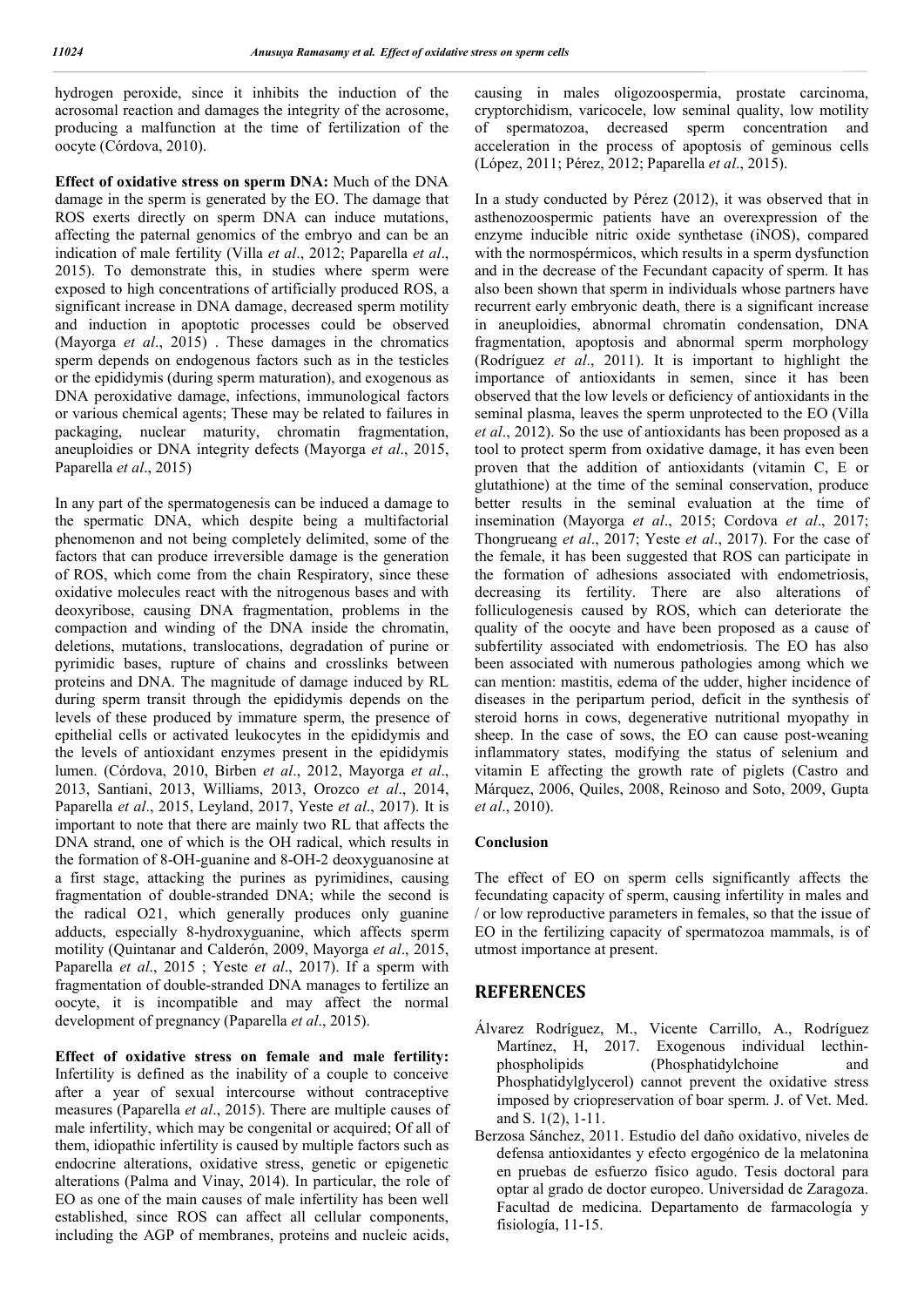- Birben Esra, Murat Sahiner Umit, Sackesen Cansin, Erzyrum Serpil, Kalayci Omer, 2012. Oxidative Stress and Antioxidant Defense. WAO J, 9-19.
- Castro, C., Márquez, A, 2006. Uso de antioxidantes en animales domésticos. Gaceta de ciencias veterinarias. 12(1), 5-12.
- Córdova Izquierdo Alejando, Iglesias Reyes Adrian Emmanuel, Espinosa Cervantes Román, Guerra Liera Juan Eulogio, Villa Mancera Abel Edmundo, Huerta Crispín Rubén, Juárez Mosqueda María de Lourdes, Méndez Hernández William, Sánchez Aparicio Pedro, Rodríguez Denis Blanca Estela, 2017. Effect of addition of antioxidants in the extender to freeze boar in two types of straws on sperm quality. Int. J. of Rec. Sci. Res. 8(6), 17466-17468.
- Córdova Jiménez Cristian Alejandro, 2010. Control de la peroxidación lipídica del semen refrigerado y criopreservado de verraco mediante antioxidantes (α-Tocoferol/Glutatión reducido) y su repercusión sobre la calidad espermática. Tesis Doctoral. Universidad de León. Facultad de Veterinaria. Departamento de sanidad animal, 1-290.
- Cota Magaña Ana Isabel, 2014. Actividad de las enzimas antioxidantes: superóxido dismutasa, catalasa y glutatión peroxidasa, en el espermatozoide y líquido seminal de conejo nueva Zelanda y su relación con el sobrepeso. Tesis para obtener el grado de Maestra en Biología de la Reproducción Animal. Universidad Autónoma Metropolitana Unidad Iztapalapa, 1-71.
- Domínguez Castanedo Omar, Toledano Olivares Ángel, Ávalos Rodríguez Alejandro, 2015. Efecto del suplemento de astaxantina sobre la calidad seminal en *Moenkhausia sanctaefiloenae* (Teleostei: Characidae). Lat. Am. J. Aquat. Res. 43(1), 215-221.
- Flores C, Márquez Y, Vilanova L, Mendoza C, 2011. Dienos conjugados y malondialdehído como indicadores de lipoperoxidación en semen de toros "Carora". Rev. Vet. 22(2), 91-94.
- Flores Celeste, Vilanova Lourdes, 2015. Metabolismo espermático. Gaceta de Ciencias Veterinarias. 20(1), 23-32.
- García Triana Bárbara E., Saldaña Bernabeu Alberto, Saldaña García Leticia, 2012. El estrés oxidativo y los antioxidantes en la prevención del cáncer. Revista Habanera de Ciencias Médicas 12(2), 187-196.
- Gallardo Bustillos José Oswaldo y Vargas Sandoval César Andrés. 2015. Evaluacion de tres diluyentes para criopreservar semen bovino de toros cruce Sahiwal (Bos Taurus) En el trópico Húmedo. Tesis previa a la obtención del título de Ingeniero Agropecuario. Universidad de las Fuerzas Armadas. Departamento de Ciencias de la Vida y la Agricultura. 1-89.
- Gašparovic Ana Cipak, Lovakovic Tomislava, Zarkovic Neven, 2010. Oxidative stress and antioxidants: Biological response modifiers of oxidative homeostasis in cancer. Per. Biol. 112(4), 433-439.
- Gumbao Baño, D. David, 2015. Efecto antioxidante del glutatión aplicado en el medio de descongelación seminal de tres especies con interés. Universidad de Murcia. Departamento de Fisiología, 1-154.
- Gupta Sajal, Goldberg Jeffrey, M., Aziz Nabil, Goldberg Eric, Krajcir Natalie, Agarwal Ashok, 2010. Mecanismos patogénicos de la infertilidad asociada con endometriosis. Revista Mexicana de Medicina de la Reproducción. 3(2), 83-97.
- Leyland Fraser, 2017. Assessment of ageing-dependent effects on sperm functions following semen cryopreservation. Vet. Med. Open. J. 2(2), 1-2.
- Martínez Sánchez Gregorio, 2005. Especies reactivas de oxígeno y balance redox, parte 1: aspectos básicos y principales especies reactivas de oxígeno. Rev Cub. Farm. 39 (3), 1-11.
- Mayorga Torres José Manuel, Camargo Mauricio, Cadavid Ángela P., Cardona Maya Walter D, 2015. Estrés oxidativo: ¿un estado celular defectuoso para la función espermática?. Rev. Chil. Obstet. Ginecol. 80(6), 486-492.
- Mayorga Torres José Manuel, Peña Beatriz, Cadavid Ángela P., Cardona Maya Walter, 2010. La importancia clínica del ADN espermática en el análisis seminal cotidiano. Rev. Chil. Obstet. Ginecol. 80(3), 256-268.
- Orozco Benítez María Guadalupe, Navarrete Méndez Raúl, Murray Núñez Rafael, Curiel Pulido Edgar, 2014. Efecto de la temperatura en el proceso de criopreservación, sobre la motilidad progresiva del espermatozoide de cerdo. Revista EDUCATECNOCIENCIA. 4(59), 53-64.
- Ortega Ferrusola Cristina, 2011. Factores implicados en la variabilidad individual en la respuesta a la congelación del eyaculado equino: estructura de subpoblaciones, estrés oxidativo y cambios apoptóticos. Tesis doctoral. Universidad de Extremadura. Facultad de veterinaria. Departamento de Medicina Animal, 1-176.
- Palma Cristián, Vinay B. José Ignacio, 2014. Infertilidad masculina. REV. MED. CLIN. CONDES. 25(1), 122-128.
- Paparella Cecilia Vicenta, Pavesi Adriana Beatriz, Feldman Rodolfo Néstor, Bouvet Beatriz Reina, 2015. Importancia de la evaluación del estrés oxidativo en el semen humano. Arch. Med. Interna. 37(1), 7-14.
- Pérez Martínez Silvia, 2012. Óxido nítrico sintetasa y nitración en tirosina en la astenozoospermia: un estudio inmunológico. Revista SAEGRE. 19(3), 57.59.
- Pulgar Eduardo Andrés, 2009. Sistemas transportadores de vitamina C en células espermatogénicas y espermatozoides. Tesis de Grado presentada como parte de los requisitos para optar al grado de Licenciado en bioquímica y al título profesional de bioquímico. Facultad de Ciencias. Universidad Austral de Chile, 1-192.
- Quiles A, 2008. Efecto del selenio en la producción porcina. Mundo Ganadero 8, 42-44.
- Quintanar Escozar Martha Angélica, Calderón Salina José Víctor, 2009. La capacidad antioxidante total. Bases y Aplicaciones. REB. 28(3), 89-101.
- Ramón Martínez María Olga, 2014. Estudio de la actividad aminopeptidásica en espermatozoide astenozoospérmicos. Comparación clínica. Tesis Doctoral. Universidad del País Vasco. Facultad de Medicina y Odontología. Departamento de Fisiología, 1-249.
- Reinoso Valeria, Soto Claudio, 2009. Importancia de la vitamina E y el selenio en vacas lecheras. Artigas, Uruguay. Sitio Argentino de Producción Animal, 1-3. Obtenido de: http://www.produccion-animal.com.ar/ suplementacion\_mineral/104-Vit\_E\_y\_Se.pdf
- Restrepo Betancur Giovanni, Pizarro López Edison y Albero Rojano Benjamín. 2012. Estrés oxidativo en el semen equino criopreservado. Revista Lasallista de Investivación 9:1, 128-136.
- Rodríguez Edisson, Gil Villa Aura María, Aguirre Acevedo Daniel Camilo, Cardona Maya Walter, Cadavid Angela P, 2011. Evaluación de parámetros seminales no convencionales en individuos cuyas parejas presentan